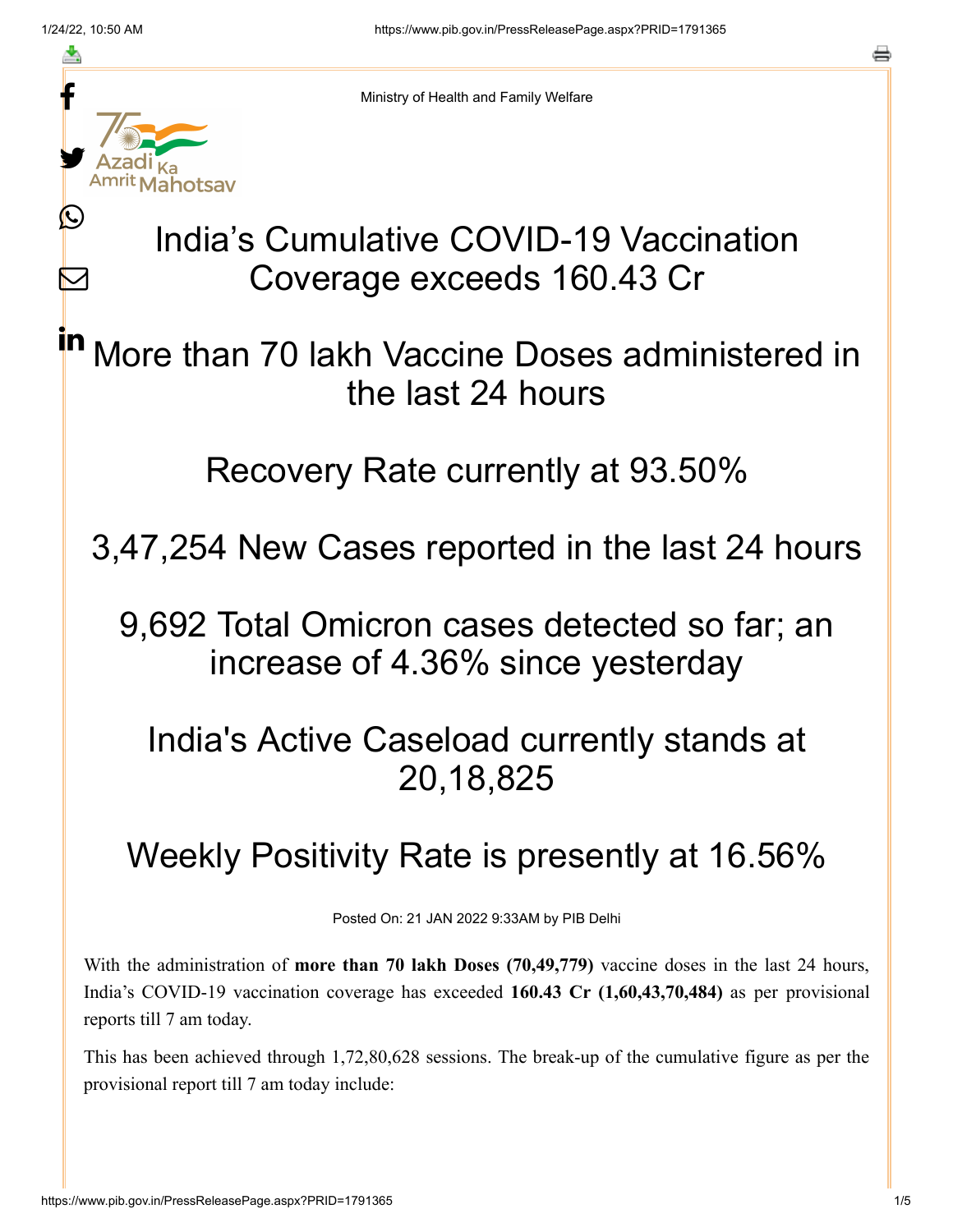| f                      | Cumulative Vaccine Dose Coverage |                 |
|------------------------|----------------------------------|-----------------|
| <b>HCWs</b>            | $1st$ Dose                       | 1,03,91,052     |
|                        | $2nd$ Dose                       | 98,02,401       |
| Ŀ                      | <b>Precaution Dose</b>           | 24,43,673       |
| <b>FLWs</b><br>in      | 1 <sup>st</sup> Dose             | 1,83,89,891     |
|                        | $2nd$ Dose                       | 1,71,04,055     |
|                        | Precaution Dose                  | 22,78,810       |
| Age Group 15-18 years  | $1st$ Dose                       | 3,96,06,464     |
| Age Group 18-44 years  | 1 <sup>st</sup> Dose             | 53, 13, 79, 742 |
|                        | $2nd$ Dose                       | 38, 12, 54, 261 |
| Age Group 45-59 years  | $1st$ Dose                       | 19,85,98,912    |
|                        | $2nd$ Dose                       | 16,44,76,409    |
| Over 60 years          | 1 <sup>st</sup> Dose             | 12,37,54,315    |
|                        | $2nd$ Dose                       | 10,27,51,056    |
|                        | <b>Precaution Dose</b>           | 21,39,443       |
| <b>Precaution Dose</b> |                                  | 68,61,926       |
| Total                  |                                  | 1,60,43,70,484  |

**2,51,777** patients have recovered in the last 24 hours and the cumulative tally of recovered patients (since the beginning of the pandemic) is now at **3,60,58,806.**

Consequently, India's recovery rate stands at **93.50%.**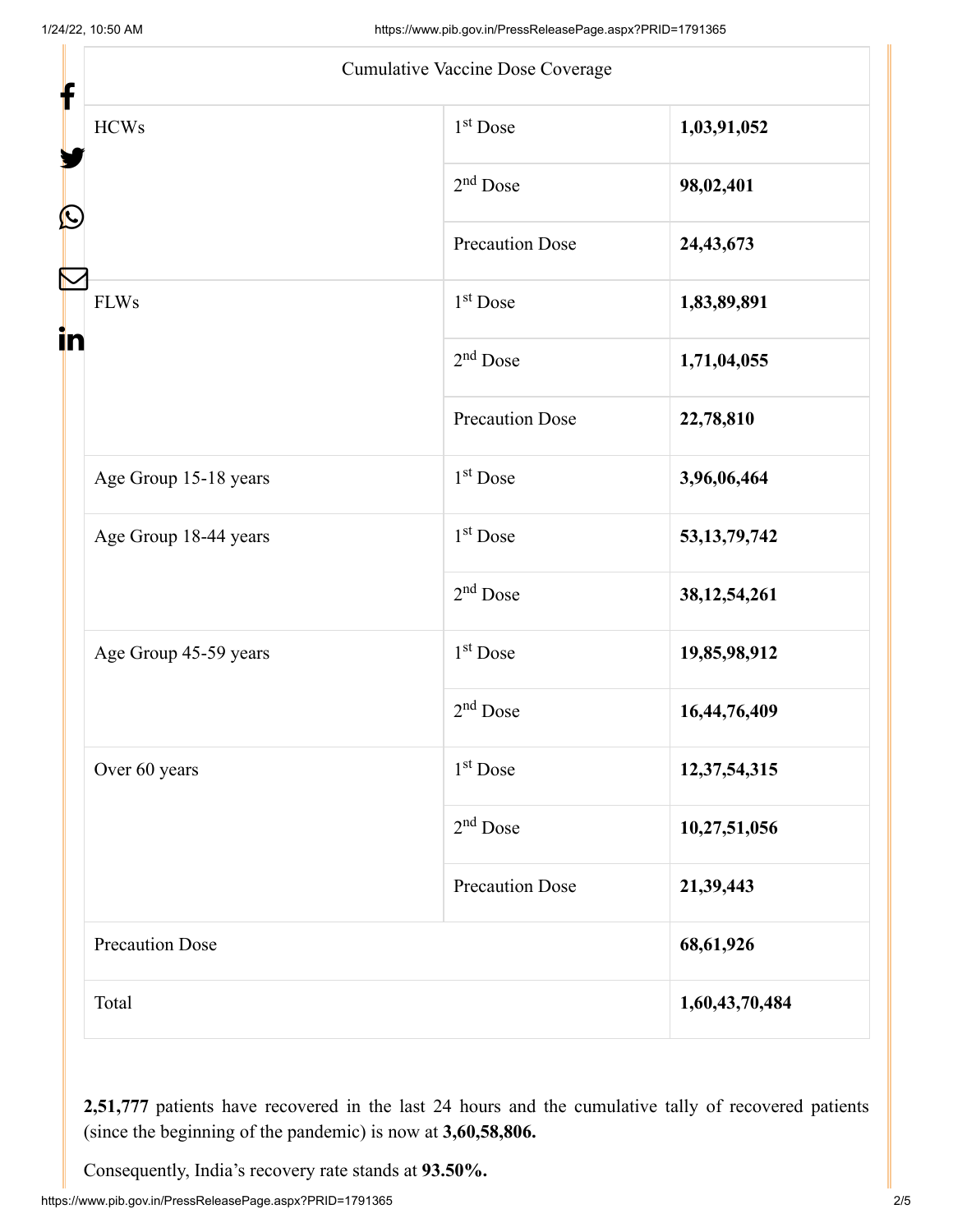1/24/22, 10:50 AM https://www.pib.gov.in/PressReleasePage.aspx?PRID=1791365



#### **3,47,254 new cases** were reported in the last 24 hours.



India's Active Caseload is presently at **20,18,825.** Active cases constitute **5.23%** of the country's total Positive Cases**.**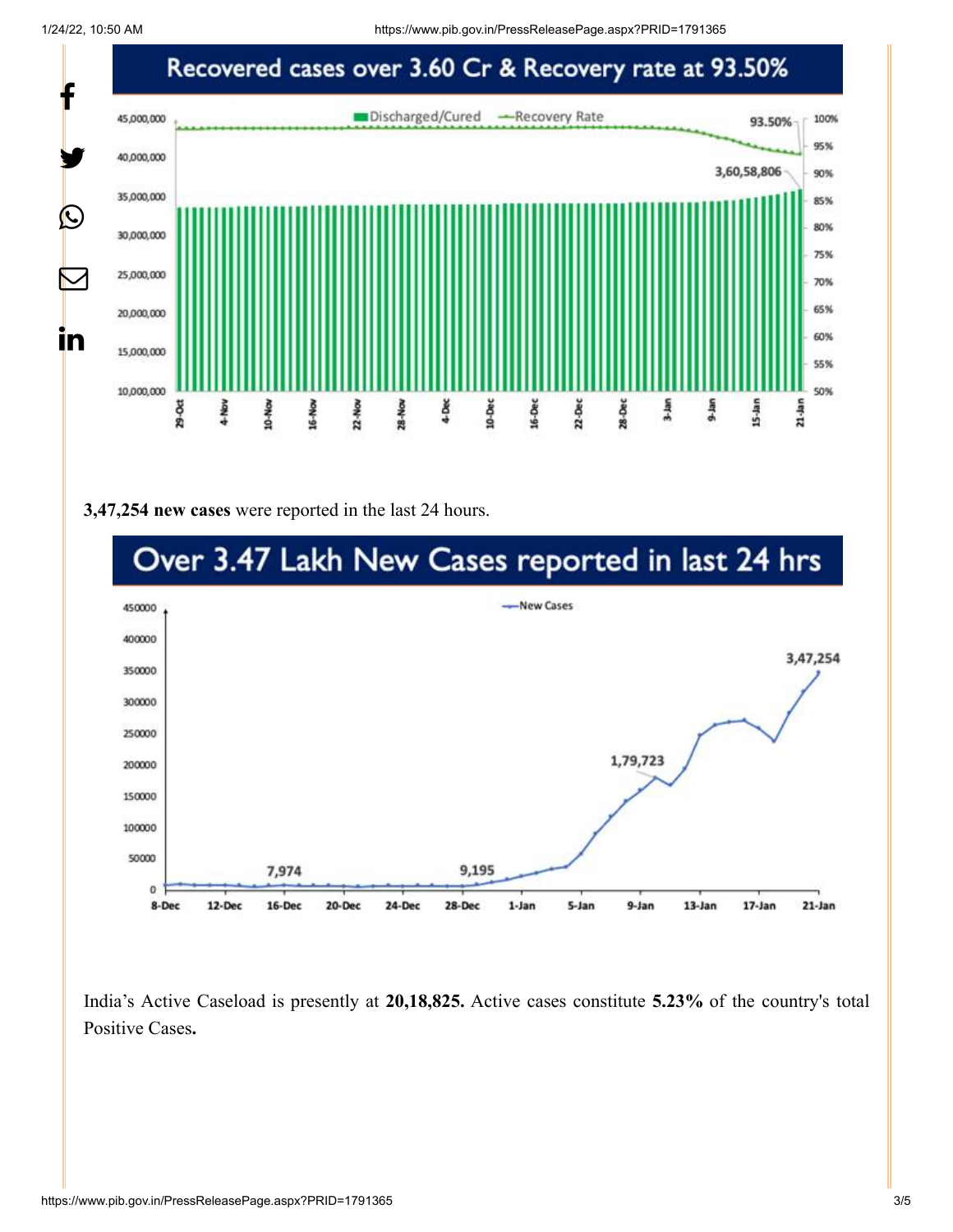

The testing capacity across the country continues to be expanded. The last 24 hours saw a total of **19,35,912** tests being conducted. India has so far conducted over **71.15 Cr (71,15,38,938**) cumulative tests.

While testing capacity has been enhanced across the country, **Weekly Positivity Rate** in the country currently **stands at 16.56%** and the **Daily Positivity rate also reported to be 17.94%.**